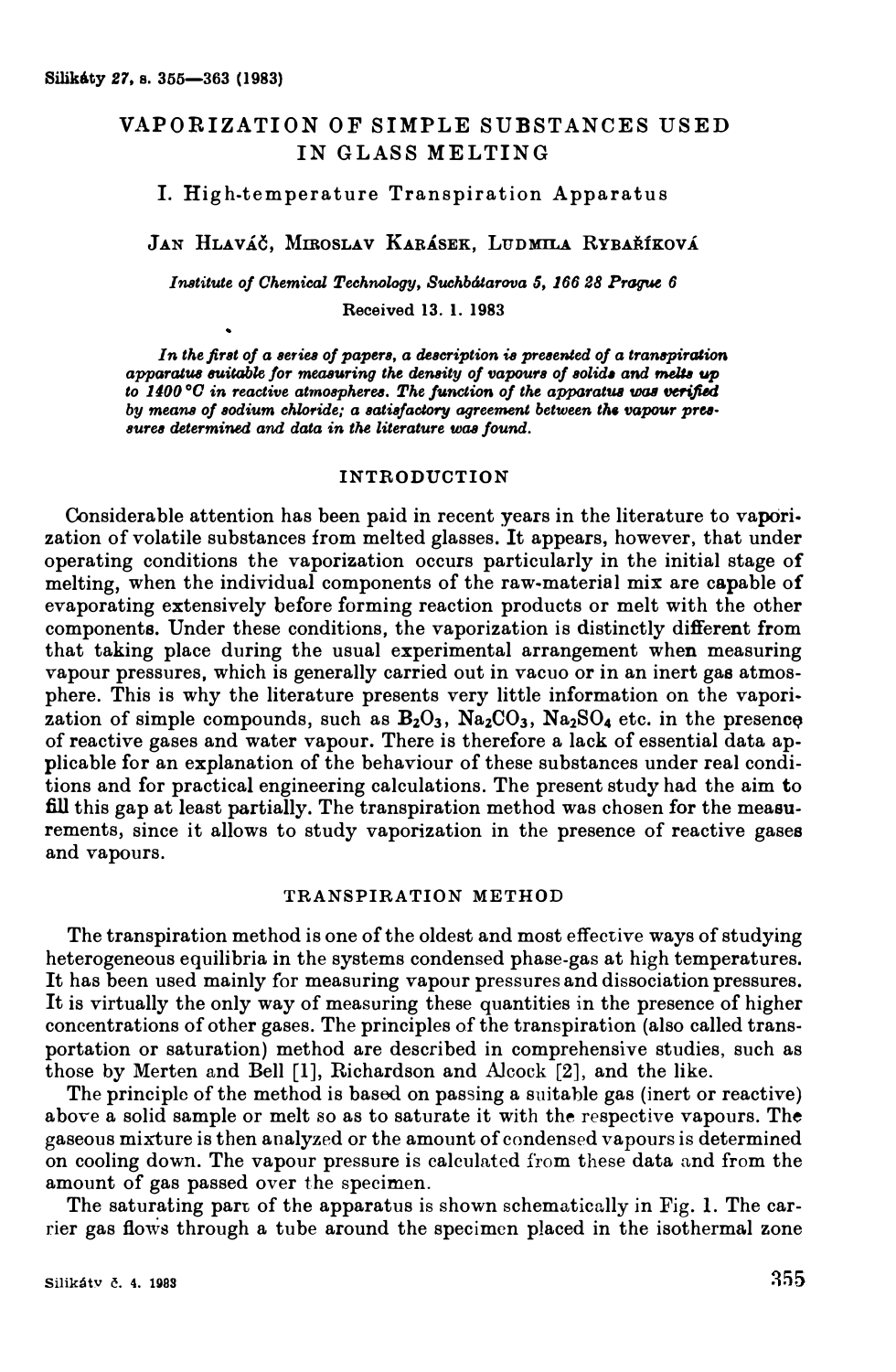of a furnace. The narrowing of the tu be in front of the specimen and behind it should suppress lossess of vapours by diffusion.

The time of dwell of the gas in the saturation space should be adequately long to create an equilibrial concentration of the vapours throughout the gas volume.



*Fig. 1. Schematic diagram of the saturation part of the transpiration apparatus; 1 - carrier gas inlet 2 -furnace, 3 - boat with aample.* 

The saturation proceeds by diffusion and also involves convection. According to Merten and Bell  $[1]$ , the following condition should be met for a laminar gas flow and for a 90 % saturation:  $v < 5.46DL$ , where D is the diffusion coefficient of the vapour and  $L$  is the length of the zone containing the specimen. This condition holds when a constant concentration of vapours is maintained at the specimen boundary. When the diffusion coefficient of the high.temperature vapours is of the order  $1 \text{ cm}^2 \text{ s}^{-1}$ , the upper limit of the applicable rate of flow of the carrier gas in the apparatus described below amounts to  $v = 38 \text{ cm}^3 \text{ s}^{-1}$  (the volume is related to the measuring temperature).

Before entering the saturation space, the carrier gas should have a rate of How sufficient for preventing the vapours from passing in the opposite direction by diffusion. This is ensured by narrowing the cross section, for whioh the following condition has to be met:  $v > 4.6DA/l$ , where *A* is the cross section area and *l* is the length of the narrowed supply tube. For example, for  $A = 1$  cm<sup>2</sup> and  $l=3$  cm, the minimum rate of flow of the carrier gas  $v=1.5$  cm<sup>3</sup> s<sup>-1</sup>, if the losses due to diffusion are not to exceed  $1\%$ .

The construction materials have to be chosen with regard to the measuring temperatures (quartz glass, mullite or corundum ceramics, nickel, platinum, etc.). Argon and nitrogen are mostly used as the inert carrier gas, and hydrogen serves as a nonreactive carrier gas for measuring the pressures of metallic vapours. The reactive carrier gas should either prevent dissociation, or form the required compounds; for instance, H**2** behaves as a reactive gas with respect to Ge and Si, forming their volatile hydrides, and the measurement then yields apparent vapour pressures **[3]** which are effective pressures withrespect to vapour transport. Another example is provided by the vaporization of Mo or W in an oxygen stream. The effect of changes in partial pressure of the reactive gas sometimes allows to determine the type of molecules comprising the vapour [l].

The measurements are usually carried out under pressures close to atmospherical pressure, but it is also possible to measure under higher pressures or at pressures reduced down to about 0.01 MPa. The partial pressure of the vapour in question is calculated on the assumption of ideal behaviour using the equation: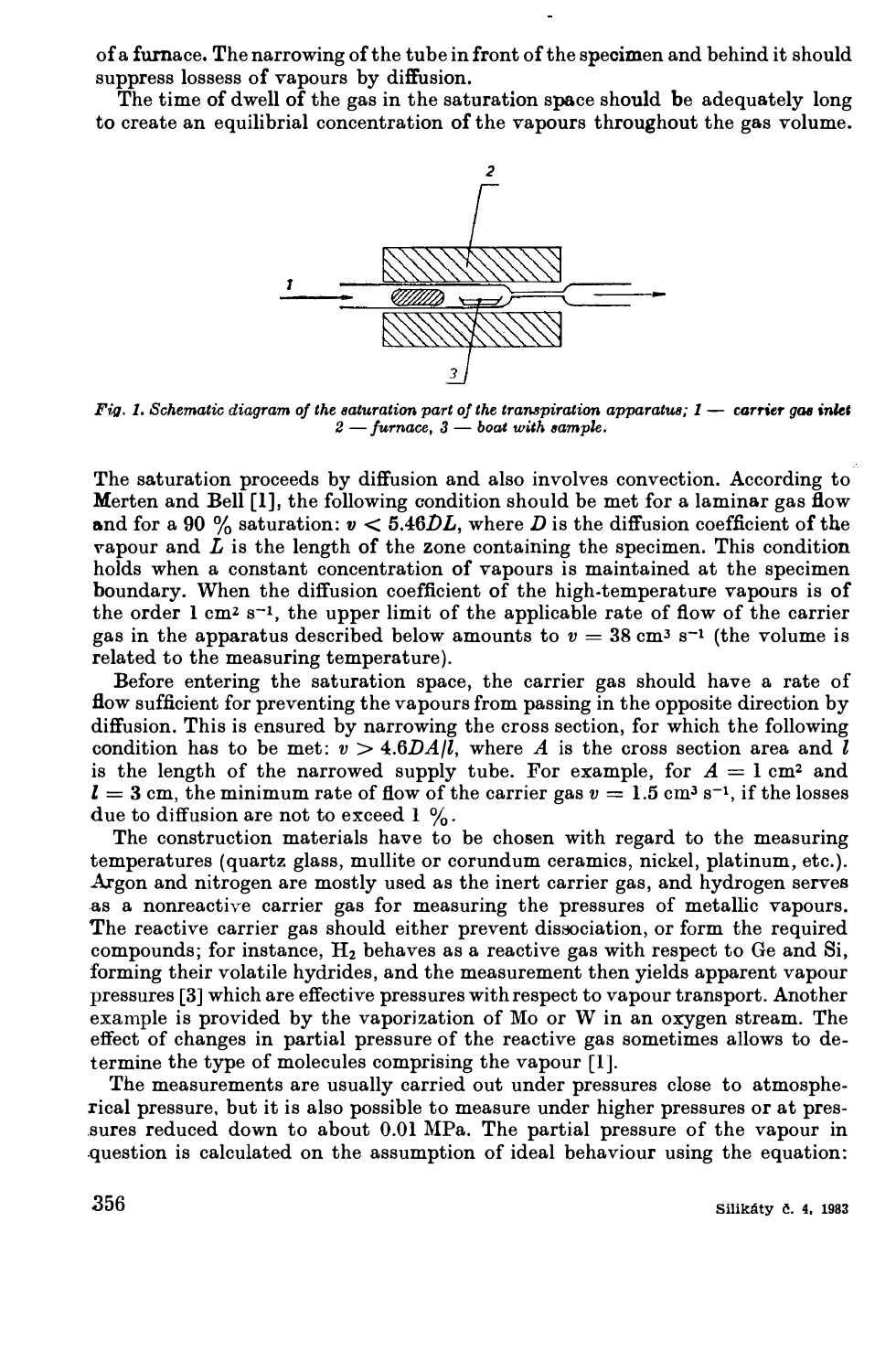Vaporization of Simple Substances Used in Glass Melting

$$
p=\frac{n_{\rm v}}{n_{\rm v}+n_{\rm c}}P,
$$

where  $n_v$  and  $n_c$  are the numbers of vapour and carrier gas moles respectively, and P is total pressure. To calculate  $n_{\rm v}$  from analytical data or from a known amount of the condensed vapour, one has to know the composition of molecules present in the vapour; this is usually determined by mass spectroscopy. For some purposes, particularly for engineering calculations of mass transport, one only needs to know the total vapour density without knowing the molecular composition. The authors of older studies dealing with the transpiration method had assumed that even at a low rate of flow the carrier gas is unsaturated, and could only be saturated under static conditions. For this reason they extrapolated the diagrams of apparent vapour pressure in terms of carrier gas flow rate to a zero rate of flow. This method mostly yielded excessively high values. Suitable conditions for correct measurements have therefore to be determined experimentally in the way indicated in Fig. 2. This shows the curves of vapour density and vaporization



Fig. 2. Vapour density [g litre<sup>-1</sup>] and vaporization rate [g cm<sup>-2</sup>  $s^{-1}$ ] vs. carrier gas rate of flow [litres  $min^{-1}$ .

rate, both in dependence on the flow rate of the carrier gas. Region I is characterized by diffusion effects, i.e. a loss of some of the vapours by diffusion, which is relatively fast compared to the carrier gas flow. Regular saturation takes place in the region II; the vapour density remains constant, the amount of vapour increases linearly with the carrier gas rate of flow. The actual vapour pressure is evaluated within this region. In region III, the rate of flow of the carrier gas is so fast that it cannot be saturated with the vapours; the region may be suitable for providing information on the vaporization kinetics. Complete saturation of the carrier gas, which is indicated by a distinct horizontal section of the vapour density curve, can be ensured only with a suitable design of the saturating part of the apparatus.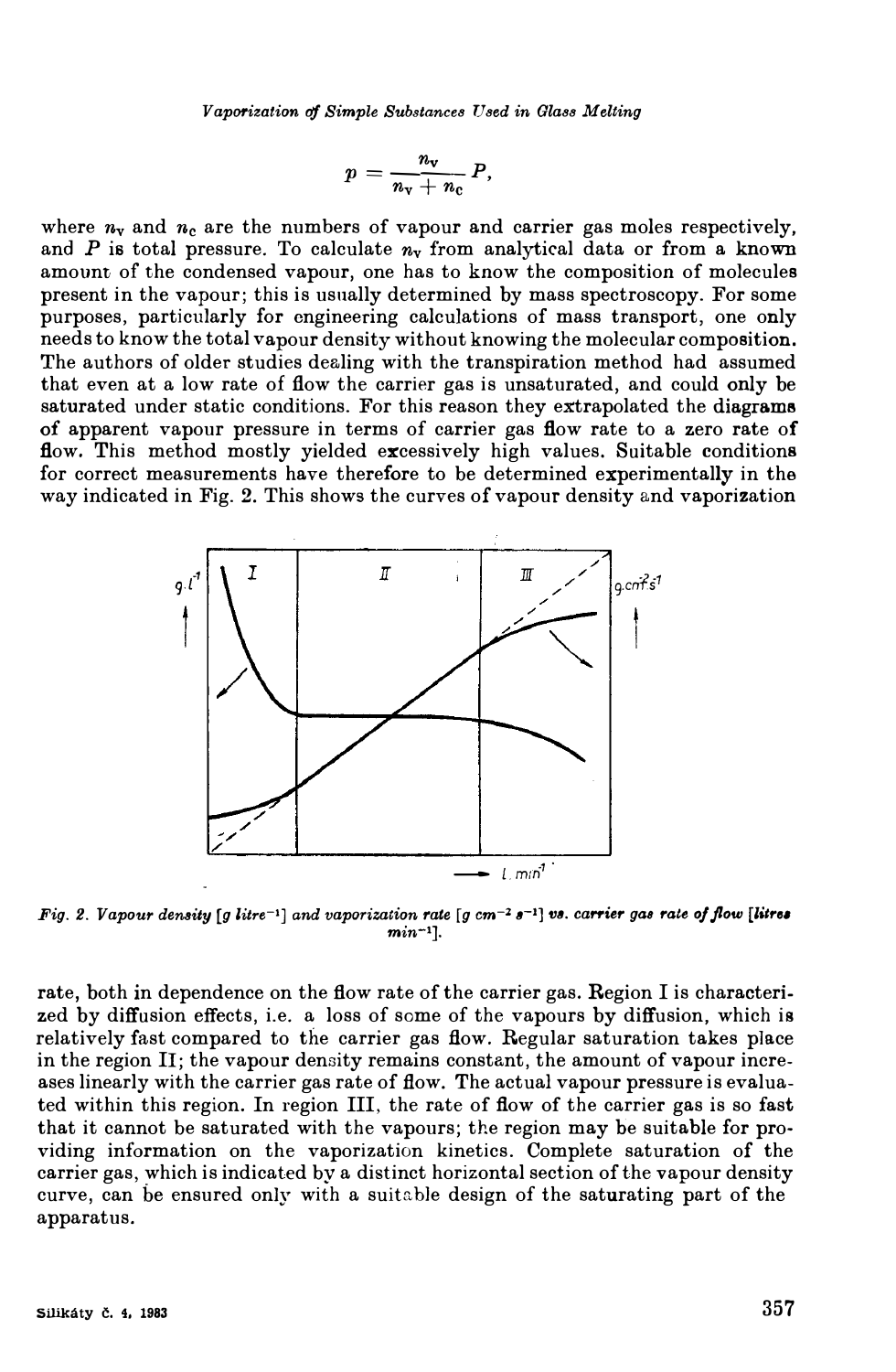### APPABATUS

The design of the apparatus was based above all on the experience published **in [4 through 8].** *A* **similar method has more recently been described, e.g. in [9].**  A schematic diagram of our apparatus is shown in Fig. 3.



*Fig. 3. Schematic diagram of the transpiration apparatus.* 

In an electric resistance furnace (6) there is a corundum or quartz tube (7), the so called .<sub></sub>outer" one, closed at both ends by metal **flanges** with union nuts and sealed with silicon rubber rings. Through the front flange (to the left) passes the **platinum "internal" tube (8), 20 mm in diameter, terminating in the isothermic fumace zone. The tube is loosely closed with a platinum crucible (12) to slow down the gas flow (for better saturation) and to throttle the cross section (to suppress vapour losses due to diffusion). It is also possible to use corundum or**  quartz inner tubes and to protect their inner surface from the vapours by covering them with a platinum sheet.

In the saturation part of the inner tube, there is a platinum boat (11) **70** x **12 X 7 mm in size, containing the substance to be tested. Close to the boat there is the junction of thermocouple (9) which is protected with a. corundum tube (10) provided with a.n element decreasing the furnace cross section, thus pre**venting the vapours from escaping from the heat zone by diffusion. The end of the inner tube (8) is inserted into the expanded end of platinum tube (13) serving as **a condensate collector. This tube is fitted and sealed in the rear flange (to the right in the Figure) provided with cooling ribs. A Teflon holder for aerosol filter (14]** is fitted to the collector outside the furnace. In another arrangement, the filter is replaced by a washing flask containing a suitable absorbing liquid.

**The respective carrier gas is passed from a pressure cylinder (l) through dessica** $t$ ing column (2) containing silica gel and CaCl<sub>2</sub>, or CaCl<sub>2</sub> and Mg(ClO<sub>4</sub>)<sub>2</sub>. The gas stream is then branched into two flow rate controllers (3 and 5) capable of maintaining, within  $0.1-1$  litre/min, a constant rate of flow independently of output **pressure.** From the controller (3) the gas passes through the front flange to the outer tube, rinsing it and then entering into the carrier gas flow through the gap between the inner tube and the collector. The manometer (16) installed in **the rinse gas line serves for setting the overpressure in the outer tube, whioh pre.**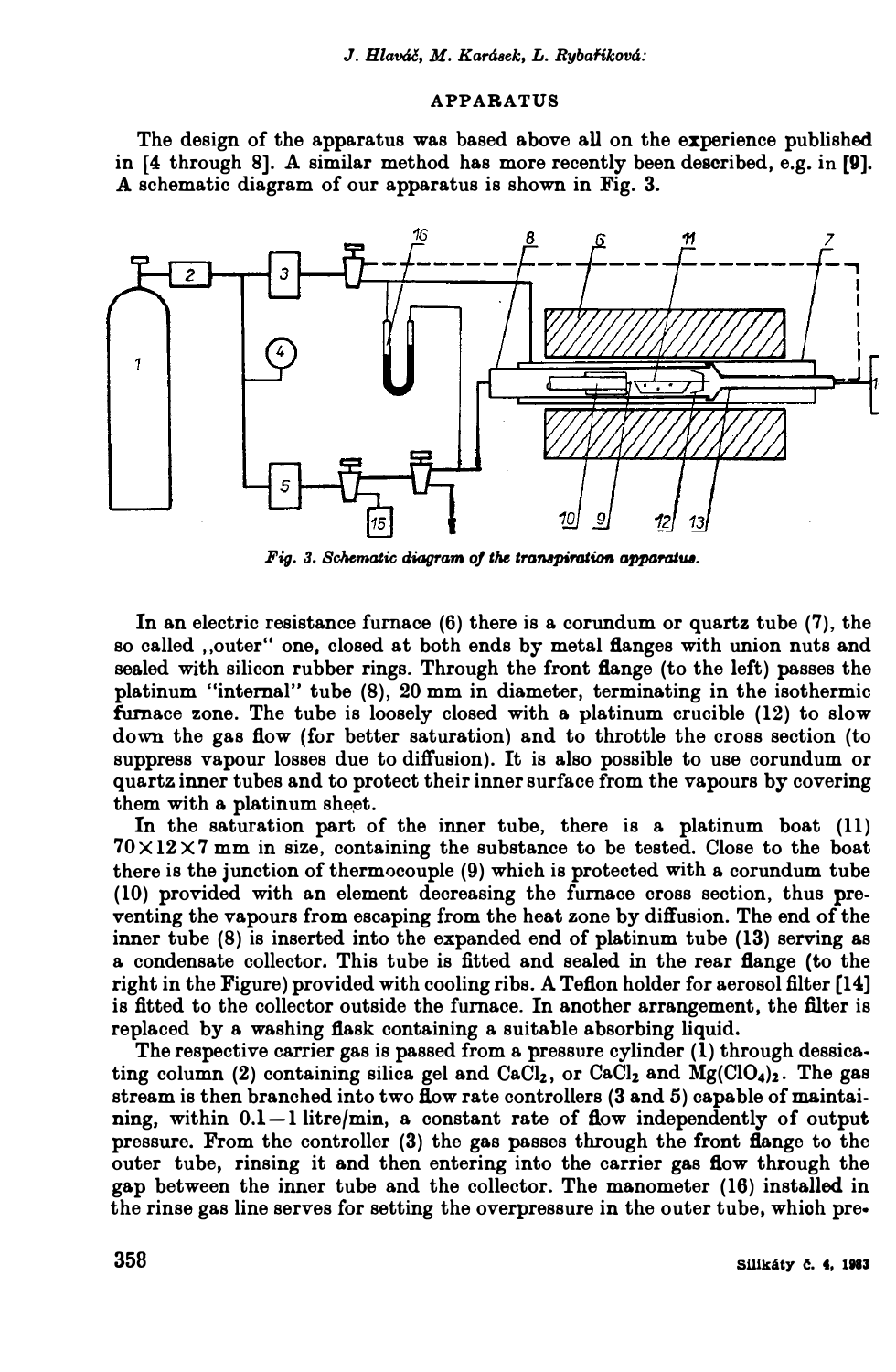#### Vaporization of Simple Substances Used in Glass Melting

vents the carrier gas from escaping through untightness at the point where the collector is fitted. A mercury manometer or pressure gauge (4) serves for checking the tightness of the entire apparatus. From the other controller (5) the carrier gas<sup>\*</sup>) passes into two two-way cocks which either direct the gas to the soap film flow meter (15) or pass it away from the furnace. The rinse gas can be passed through the collecting tube in the opposite direction (indicated by dashed line in Fig. 3); this connection is used during the period of tempering the furnace including the specimen, and should prevent the vapours from entering the collecting tube. Only when the temperature has equalized, the gas flow is reversed in the way described above, and this is also the moment of starting the time counter.

The carrier gas was saturated with water vapour in a ball condenser filled with ceramic beads. The condenser was placed between the flow rate controller  $(5)$ and the furnace. The carrier gas and the water being metered passed co-currently through the condenser, and the saturation temperature was maintained by means of an ultrathermostat. To prevent the water vapours from condensing, the connecting hoses leading to the furnace were heated. In another arrangement the carrier gas was saturated with water in washing bottles kept at the required constant temperature in a thermostat.

The electric furnace was provided with platinum wire winding divided into three sections with separate thermocouples. The increased input into the side windings should eliminate the losses through the front furnace walls, thus achieving a constant temperature zone about 12 cm in length. The temperature was controlled by Zepakomp regulators, which controlled the autotransformer output voltage. The temperature variations were within the limits of  $\pm 3$  °C, and the interval tended to increase during long-term measurements only (more than 4 hours).

#### MEASUREMENT PROCEDURE

The weighed boat with the substance to be examined is placed in the inner tube and plugged with a platinum crucible. By shifting the furnace the inner tube is inserted into the outer one to a depth ensuring placement of the specimen in the isothermic zone. The collector is inserted from the other side and the furnace is sealed by means of the flanges and rings. The apparatus tightness is checked. Following temperature equalization in the furnace, the required rates of flow of the carrier and rinsing gas are set and the exposure time counting is started. The temperature is read, the pressure in the apparatus checked and the carrier gas flow monitored during the exposure. After ending the thermal exposure, the carrier gas flow is turned off, the furnace dismantled, the loss in specimen weight determined and the amount of condensate from the collector, from the filter and possibly also from the washing bottles is measured. Vapour density or vapour pressure can then be calculated from the amount of vaporized substance and from the volume of gas passed through and expressed under normal conditions. The closer details or deviations from the procedure described are mentioned in the following paragraphs on measurements with the individual substances.

Notice: \*) The gas is of identical composition; the designation carrier and rinsing is used solely for distinguishing the flow paths.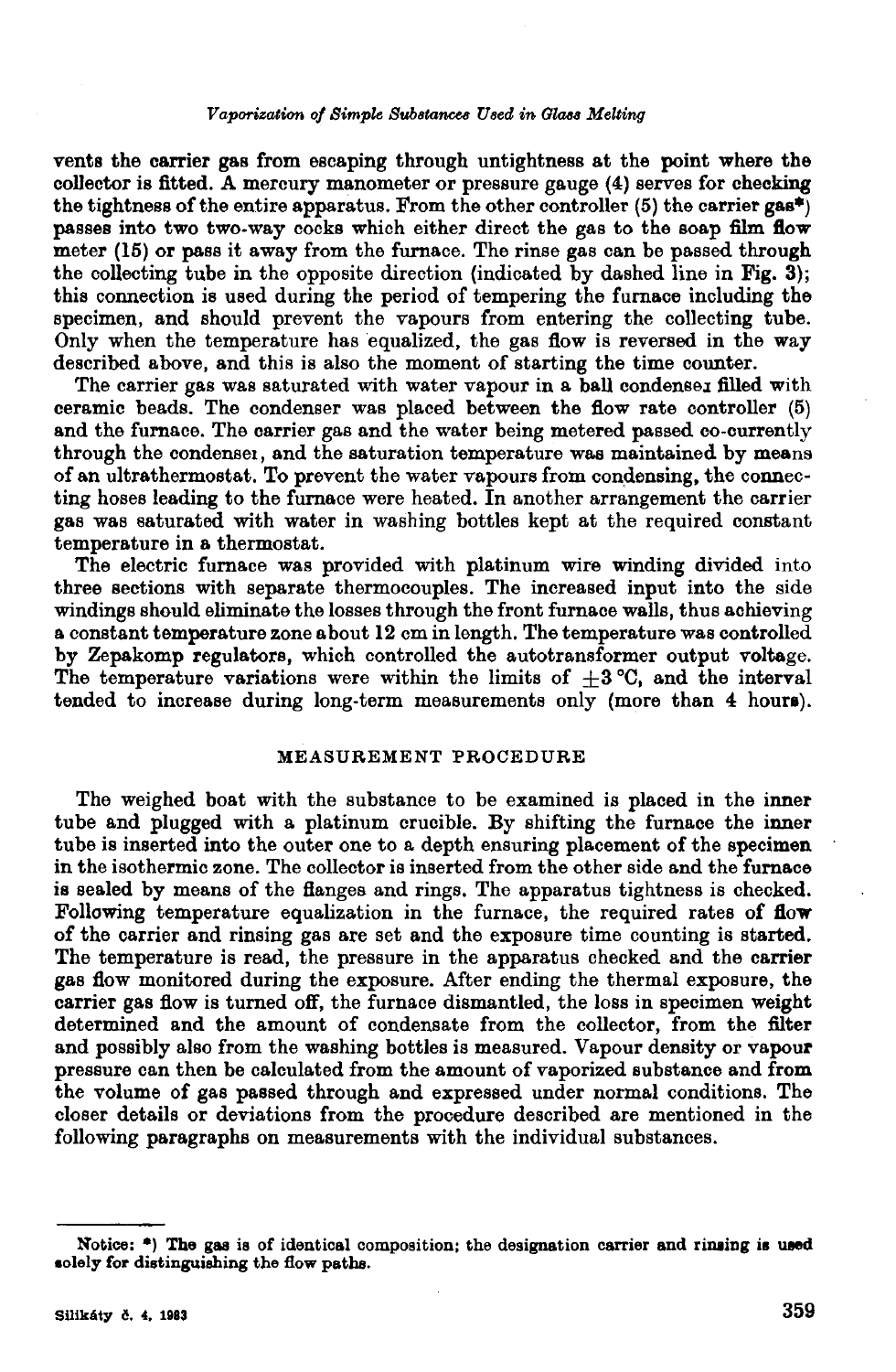# APPARATUS VERIFICATION

Function of the apparatus and the correctness of measurement were checked by means of sodium chloride of A. R. purity, for which there is enough data in the literature and which vaporizes perceptibly even at relative low temperatures. The only complication involved in its use is the fact that apart from NaCl molecules, the vapours likeweise contain the dimer  $Na<sub>2</sub>Cl<sub>2</sub>$ , so that the relationship between the vapour density and vapour pressure is not simple; it depends on the ratio of the two types of molecules.

The measurement was carried out according to the procedure described above. The NaCl sample was first fused into the boat, and the time of exposure in the transpiration apparatus was 60-120 minutes. The carrier gas was dry nitrogen at a flow rate corresponding to optimum saturation (cf. Fig. 4). The condensed NaCl from the collector and filter was transferred by hot distilled water into



Fig. 4. Dependence of carrier gas saturation with NaCl vapours on its rate of flow.

a quartz dish and its evaporation residue weight determined. A confrontation with the loss in sample weight indicated a satisfactory agreement; this comparison was somewhat complicated by the melt climbing up the boat walls to the pad. The vapour pressure taken as NaCl monomer was calculated from the amount of sample vaporized and from the volume of the nitrogen passed through the apparatus. The actual pressure is somewhat lower in dependence on the dimer content; for 100  $\%$  dimer the pressure would correspond to one half. According to the JANAF data [10], for instance, NaCl vapours contain 23 % of the dimer at 1360 K.

Fig. 5 shows a comparison of the values established by the present authors with data from the literature. The older results by Fiock and Rodebush [11] obtained by direct pressure measurements, are in a very satisfactory agreement with the results by Barton and Bloom [12], obtained by measuring the boiling point of the melt at various pressures; the boiling point was indicated by a temperature hold at continuously increasing temperatures. The results are virtually identical with the measurements carried out earlier by Ruff and Mugdan [13] and also with those by Wartenberg and Albrecht [14]. The data by Stull [15] are the results of a critical evaluation of earlier data from 10 various sources. All of these studies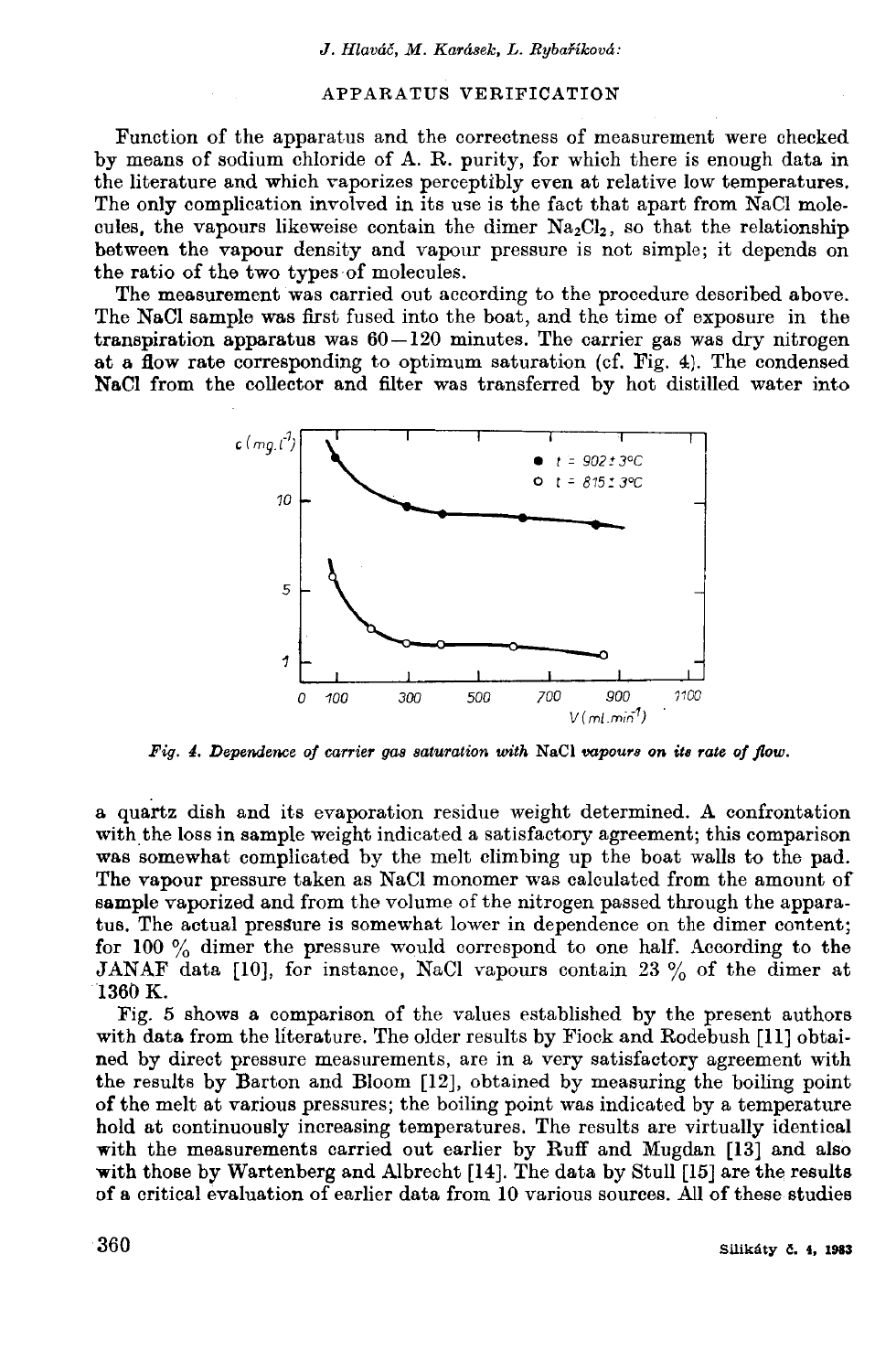mentioned so far have obviously specified the summary pressure of NaCl and  $Na_2Cl_2$ vapours, even without stating it explicitly.

The more recent measurements by Ewing and Stern [16], carried out by Knudsen's method, take into account the molecular composition of the vapours; the authors confront their results with the extrapolated JANAF data [10]. The agreement is very good, within the limits of  $1-8\%$  (the JANAF data are represented by the full line in Fig. 5). In spite of the diversity of the methods employed, the agreement of all the data can be assessed as being satisfactory and NaCl can therefore be used as a standard for calibrating or checking the equipment for vapour pressure or density measurements.



Fig. 5. Comparison of NaCl vapour pressures with data from the literature;  $+$  Ewing and Stern [16]<sup>\*</sup> o Stull [15],  $\blacksquare$  Fiock and Rodebush [11].  $\blacksquare$  Barton and Bloom [12],  $\blacksquare$  transpiration measurements [17].

The references quoted do not include the transpiration method, probably because its lower precision is considered to be less suitable for accurate physico-chemical measurements. The results of measurements obtained by the transpiration method within the framework of the present study are plotted in Fig. 5. The respective values are somewhat higher (by max. 25 %) than those by Ewing and Stern or than the JANAF values. This difference is probably due, at least partially, to the calculation of the vapour pressure for the monomer regardless of the presence of dimer, the proportion of which cannot be determined by the method employed. The results can be regarded as satisfactory, particularly when taking into account that a significantly lower measuring accuracy is generally ascribed to the transpiration meghod compared to that of effusion methods; critical assessments specify an absolute accuracy of  $\pm 25$  %. The cause obviously lies in the problems with carrier gas saturation.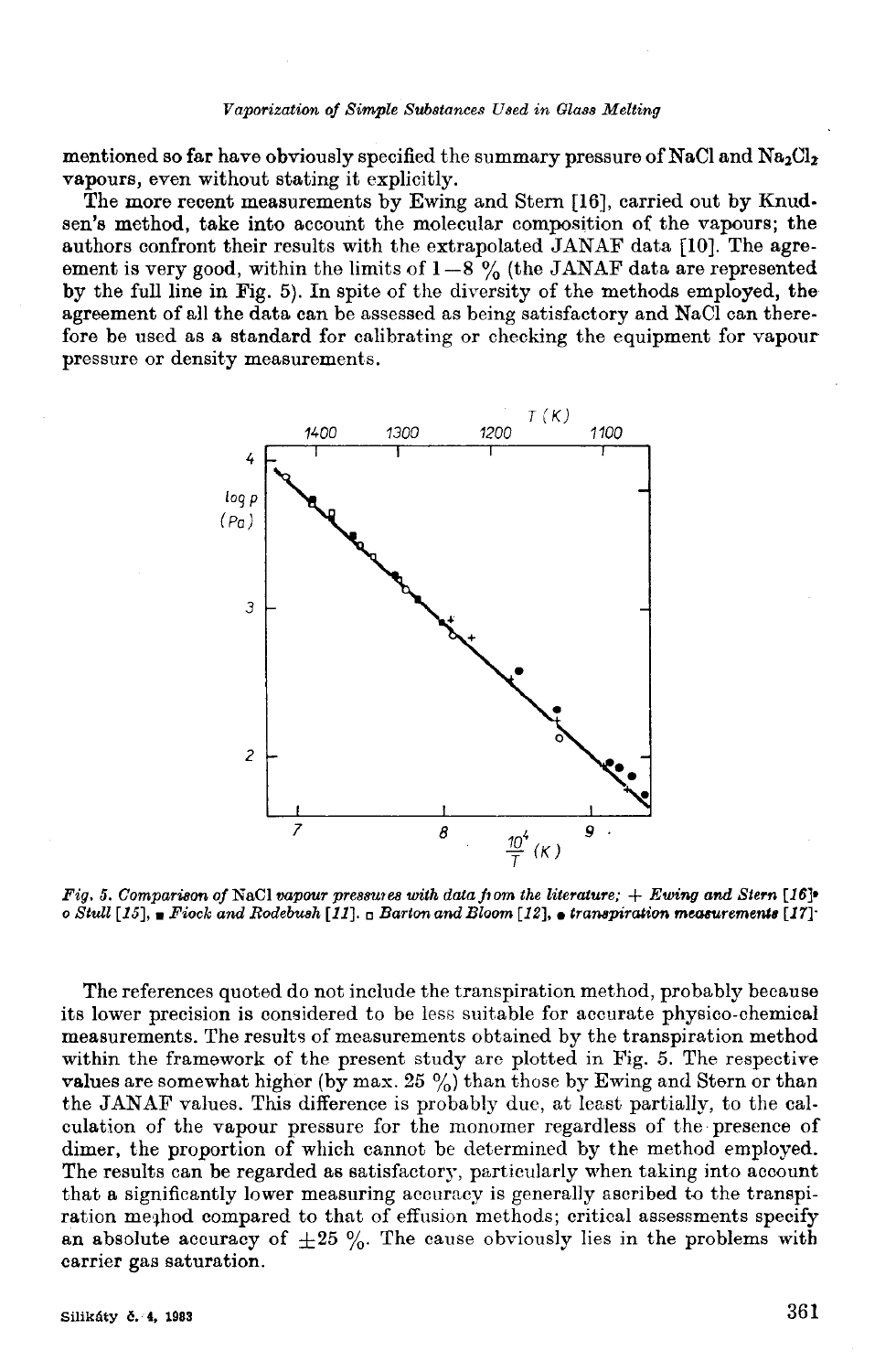In view of the aim of the present study, that is measurement of vapour density and pressures in reactive atmosphere, where it is possible to expect differences of up to one order of magnitude, the accuracy established and the agreement of the results for NaCl achieved may be considered as satisfactory.

#### References

- [1] Merten N., Bell W. E. in: The Characterization of High Temperature Vapours. Edited by J. L. Margrave. J. Wiley and Sons, New York 1967, p. 91-114.
- [2] Richardson F. D., Alcock C. B. in: Physicochemical Measurements at High Temperatures. Edited by J. O'M. Bockris. Academic Press, New York 1959, p. 135-170.
- [3] High Temperature Vapors. J. W. Hastie, Academic Press, 1975, p. 66; see also (1), p. 93.
- [4] Sense K. A., Snyder M. J., Clegg J. W.: J. Phys. Chem. 58, 223 (1954).
- [5] Popov M. M.: Zh. neorg. chimii 4, 1707 (1959).
- [6] Bell W. E., Merten U., Tagami M.: J. Phys. Chem. 65, 510 (1961).
- [7] Alcock C. B., Hooper G. W. in: Physical Chemistry of Process Metallurgy. Interscience, N. York 1961, Part I, p. 325.340.
- [8] Cubiociotti D., Keneshea F. J.: High Temperature Science 4, 32 (1972).
- [9] Murai S., Wenzel J., Sanders D.: Phys. and Chem. of Glasses 21, 150 (1980).
- [10] JANAF Thermochemical Tables (Stull D. R., Prophet H.): Nat. Stand. Ref. Data Ser., Nat. Bur. Stand. No 37 (1971).
- [11] Fiock E. F., Rodebush W. H.: J. Am. Chem. Soc. 48, 2522 (1926).
- [12] Barton J. L., Bloom H.: J. Phys. Chem. 60, 1413 (1956).
- [13] Ruff O., Mugdan S.: Z. anorg. allg. Chem. 117, 147 (1921).
- [14] Wartenberg H. von, Albrecht P.: Z. Elektrochem. 27, 162 (1921).
- 
- [15] Stull D. R.: Ind. Eng. Chem. 39, 517 (1947).<br>[16] Ewing C. T., Stern K. H.: J. Phys. Chem. 78, 1998 (1974).
- [17] Ctvrtníček M. and Matheisl J.: unpublished work, Institute of Chemical Technology, Prague.

# ИССЛЕДОВАНИЕ ИСПАРЕНИЯ НЕСЛОЖНЫХ ВЕЩЕСТВ, ИСПОЛЬЗУЕМЫХ ДЛЯ ВАРКИ СТЕКЛА I. ВЫСОКОТЕМПЕРАТУРНАЯ ТРАНСПИРАЦИОННАЯ **АППАРАТУРА**

#### Ян Главач, Мирослав Карасек, Лудмила Рибаржикова

#### Химико-технологический институт, 166 28 Прага

Была собрана транспирационная аппаратура для измерения давлений паров над твердыми веществами и расплавами до температуры 1400 °С. В электрической печи с отопительной зоной длиной 12 см, удерживаемой во время измерения при температуре  $\pm 3$  °С, имеется Pt трубка, соединенная со сборником конденсата. Проба помещена на Рі лодочке. В качестве газа-носителя применяется азот, аргон и др. или их смеси с водяным паром или другими газами. Количество испаряемого вещества определяется на основании убыли веса пробы или количества конденсата и объема протекшего газаносителя. Условия полного насыщения определяют на основании зависимости плотности паров от объема протока газа. Проверку функции аппаратуры и правильность измерения проводили с помощью NaCl, относительно которого имеется в литературе достаточное количество данных; было установлено достаточно надежное совпадение.

- $\bm P$ ис. 1. Схема насыщающей части транспирационной аппаратуры; 1 подводка газаносителя,  $2 - n$ ечь,  $3 - n$ одочка с пробой.
- Puc. 2. Зависимость плотности паров (г л<sup>-1</sup>) и скорости испарения (гсм<sup>-2</sup>с<sup>-1</sup>) от протока газа-носителя (л мин $^{-1}$ ).
- Рис. 3. Схема транспирационной аппаратуры
- Рис. 4. Зависимость насыщения газа-носителя парами NaCl от скорости протока.
- Рис. 5. Сопоставление измеренных давлений пара NaCl с литературными данными: + Эвинг и Штерн [16], о Штулл [15], в Фиок и Родебуш [11], \* Бартон и Блум [12], • транспирационные измерения [17].